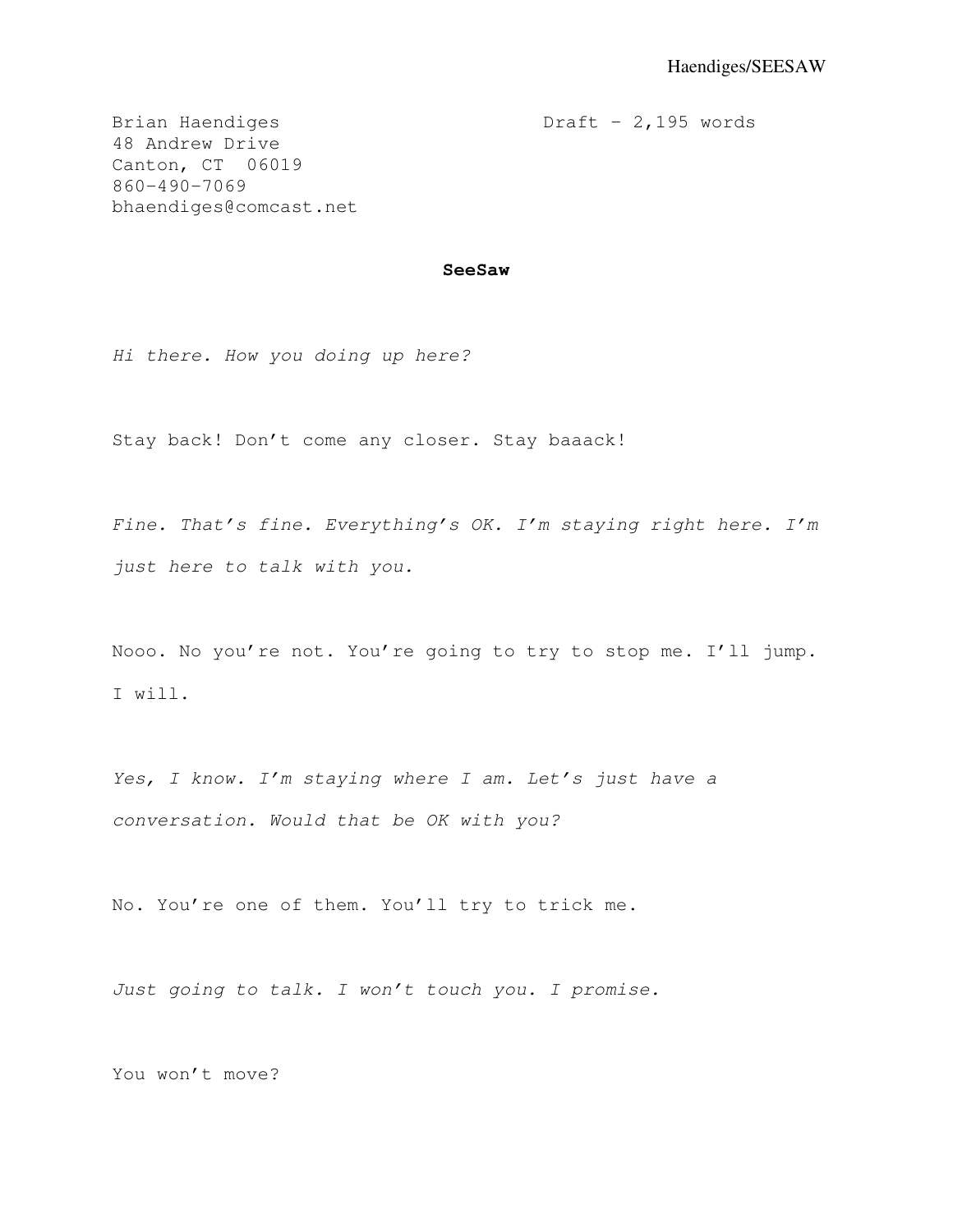I'll be right here. Not a step closer.

Not a step? Just talk?

That's right. Just maybe tell me what's going on.

Well, just a little. But you can't move. You can't touch me! Can't touch.

That's right. What's going on?

I've done bad. Bad things. It's not good if I'm still here anymore.

C'mon now. You seem like a nice guy. That's a pretty harsh reaction.

No. No it's not. You have no idea how bad it is.

Really?

Really. I've hurt people. And…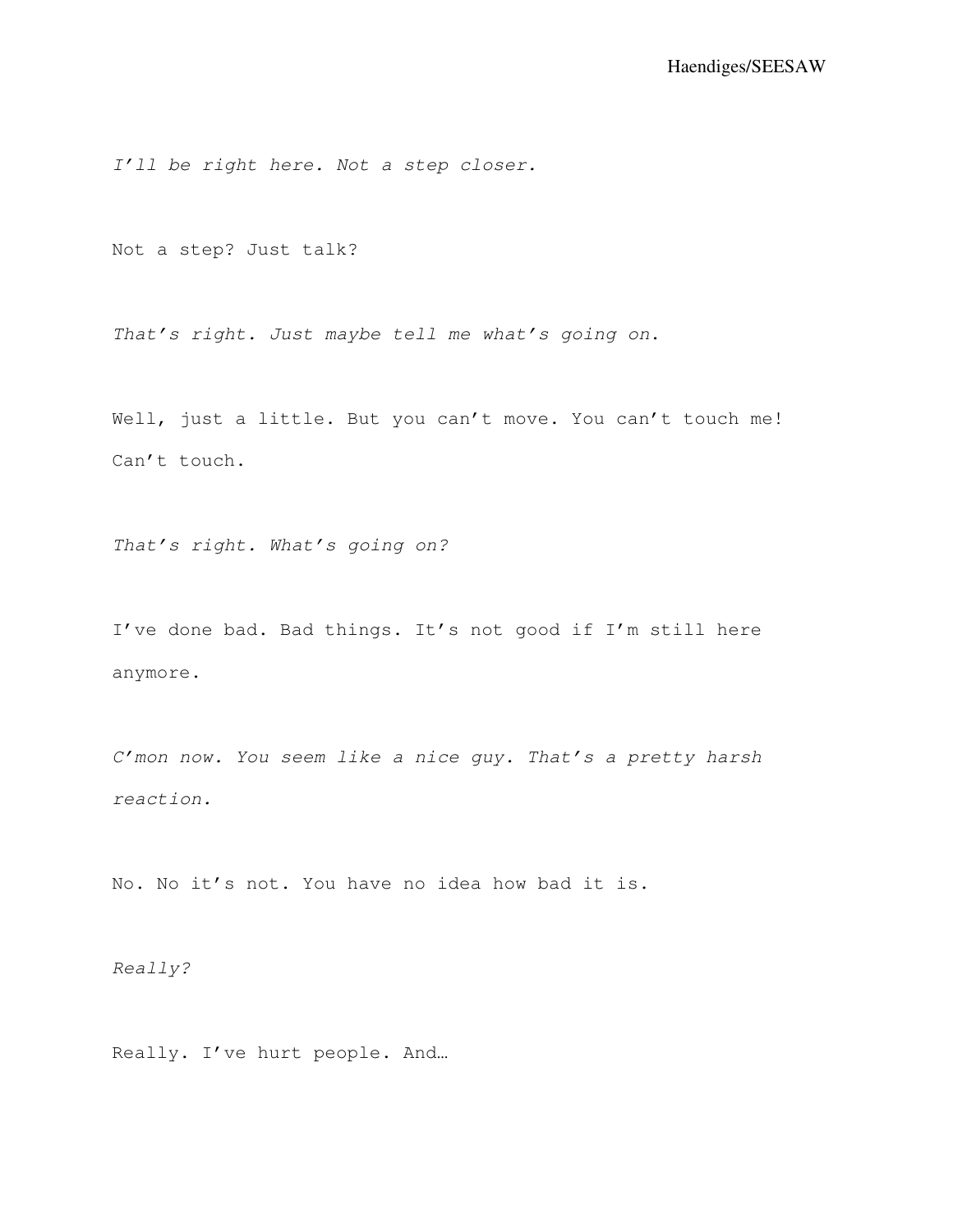You have? You seem so gentle.

Gentle? Gentle yes. Part of me anyway. But there's another part…

So you're saying you're like most people. Sometimes you get…tempted…to do something you regret later?

Well…yes. But not all yes. I'm not like most people. Different. Worse.

What is it you think you did?

Not think! Not think. I know!

Ok. OK. What do you know you did?

You won't hurt me if I tell you?

Hurt you? No. I want to help you.

Help me? Why would you want to help me?

Well, that's what I do. I help people.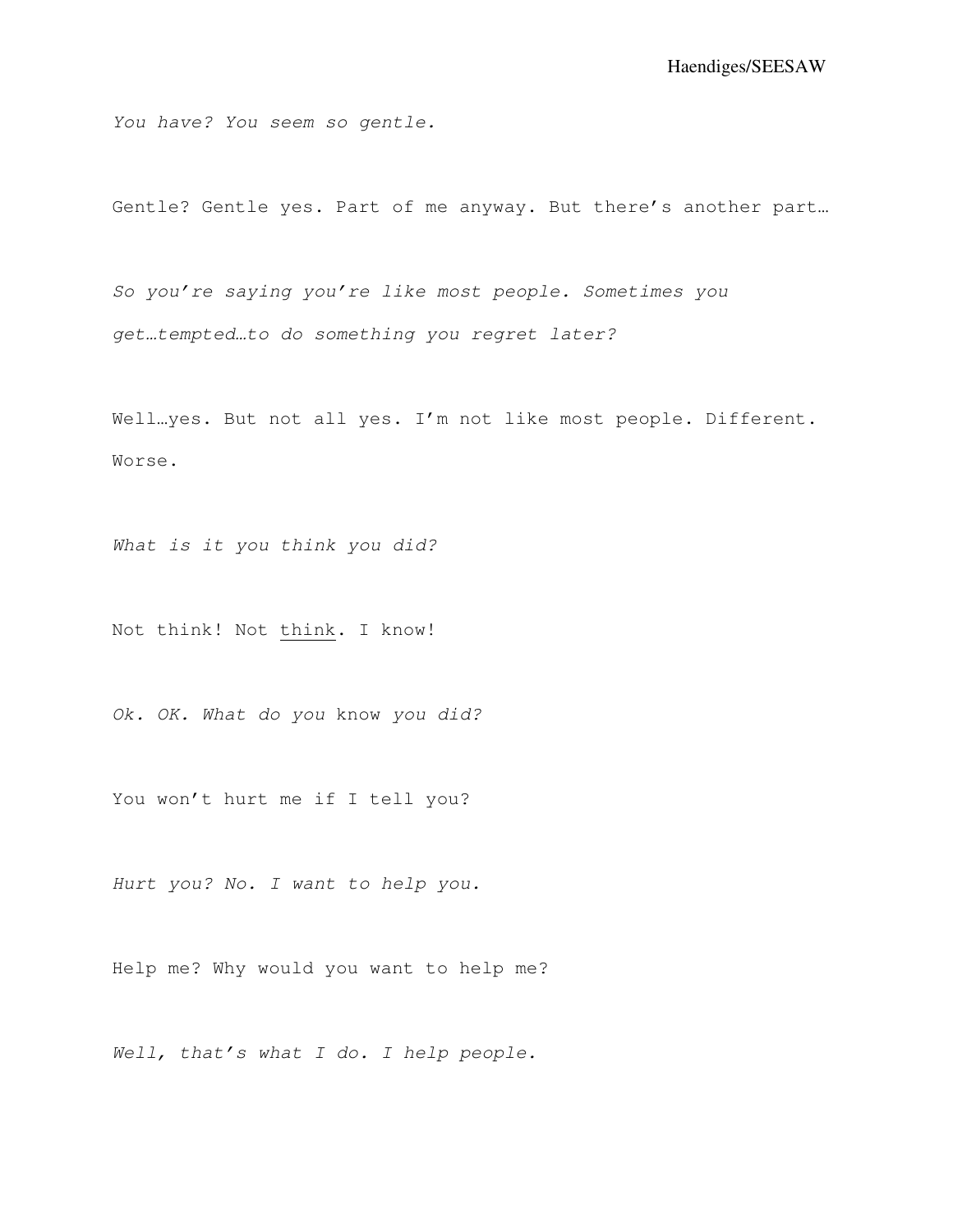What are you? A fireman or something?

Ha. Not a fireman.

Not a fireman. No. Couldn't be. You couldn't get here that fast.

Not a fireman.

Hmmm. A policeman! You're a cop! Stay over there! I'll jump! I told you I would.

I'm right here. Not moving. Not a policeman either. I'm a sort of a counselor.

A counselor? You mean like a, like a… psychiatrist?

Well, yes. But some people don't like that word. They'd rather I say counselor.

Well, not me doc. You can say psychiatrist. 'cause I definitely am feeling a little psycho.

I can.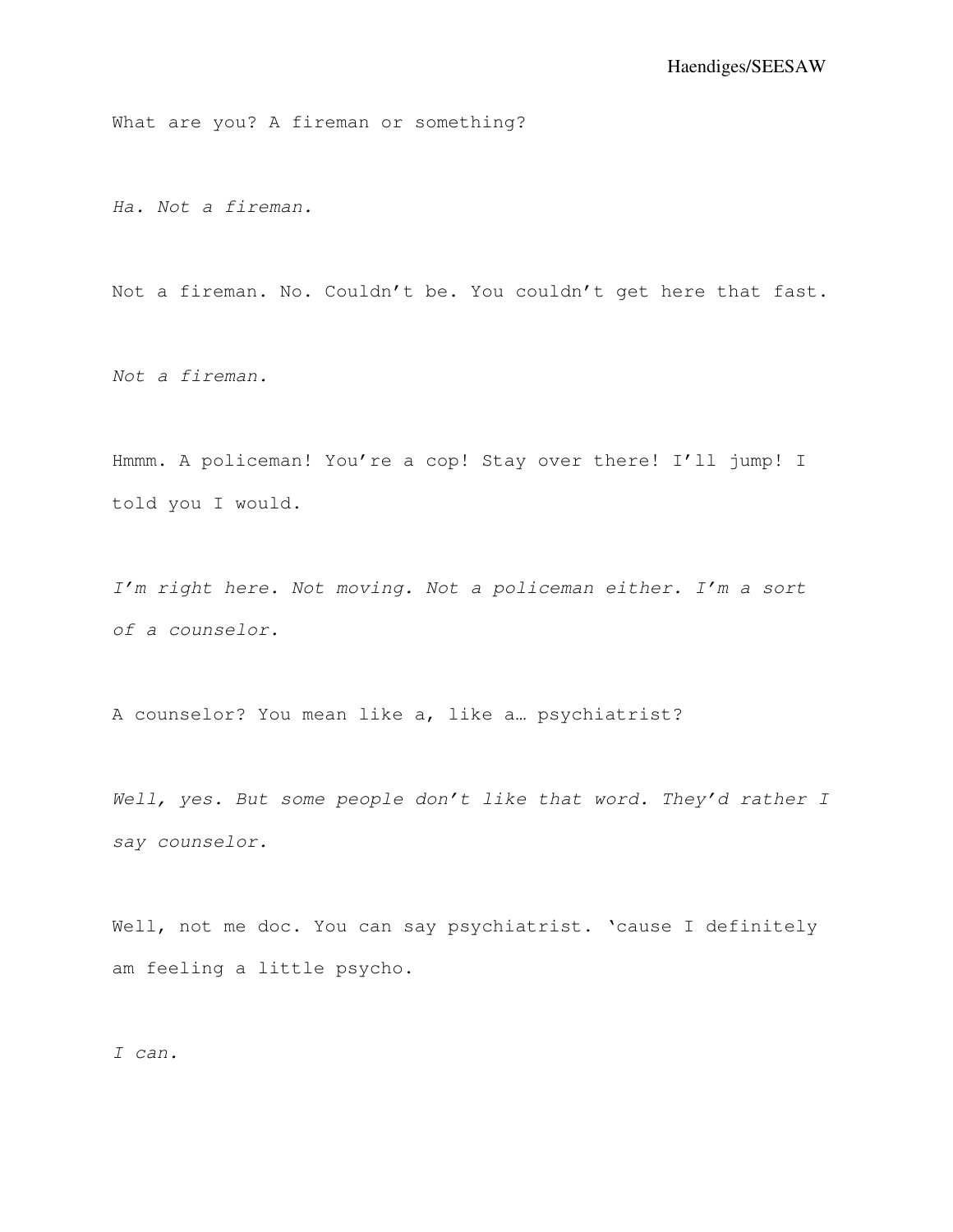You can. Plus, I studied psychology and stuff in school too.

You did! I quess we have something in common then.

I guess.

You said something was bothering you.

It is! It is.

And?

Well, like I said. I hurt somebody.

Like forget their birthday or something?

Don't make fun of me. It's worse than that. A lot worse.

Really. What'd you do? Kill somebody?

Yes, well no. Yes.

Which one is it?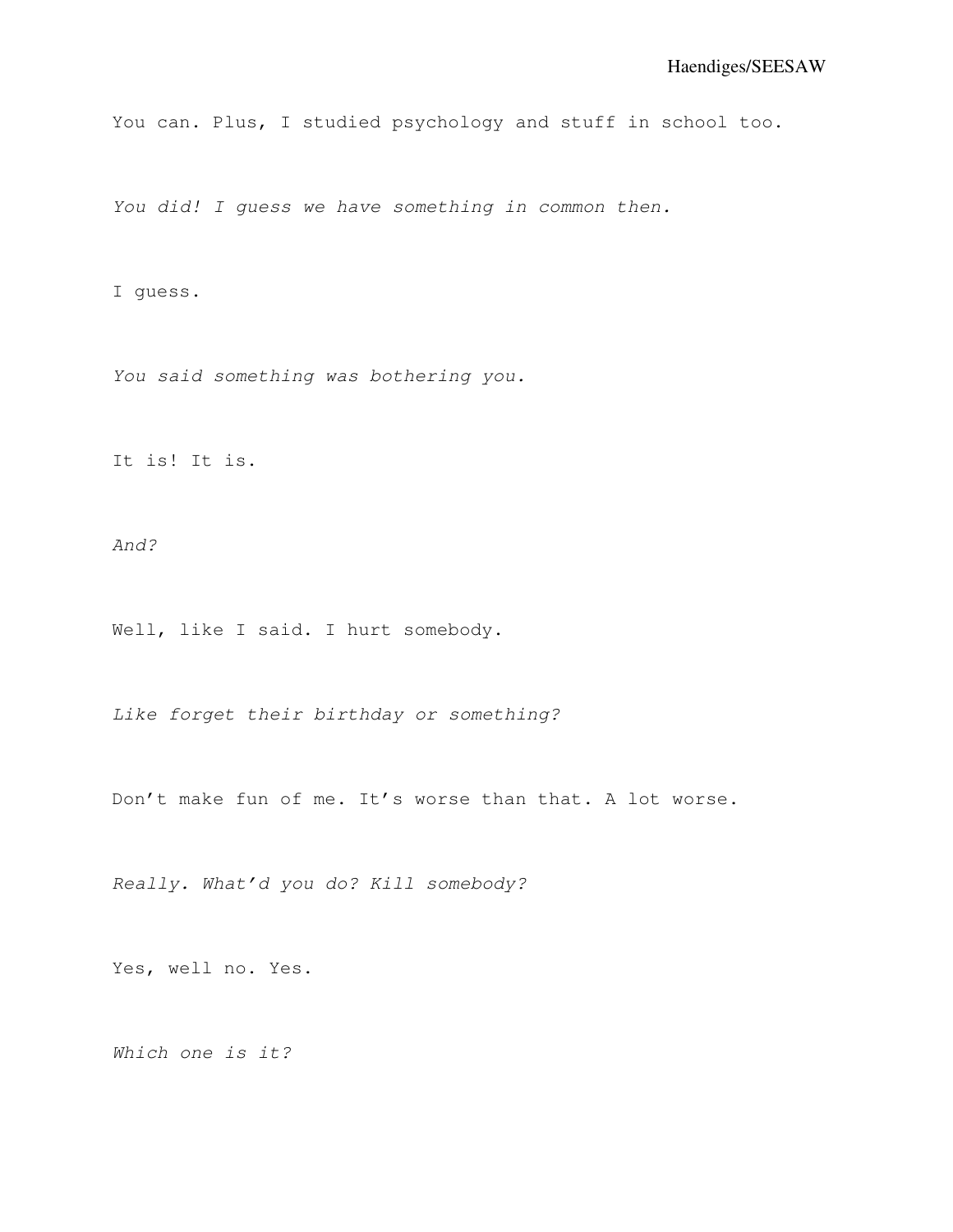It's yes, but…

But?

Well, it's more like I helped somebody.

You didn't do the killing yourself?

I, I did. I mean I kind of did. But he did most of it, and I helped. And that's just as bad.

I'm a little confused.

Well, it was me, but it wasn't me, and I could have stopped it, and I tried, but I didn't.

Oh.

I don't know how to explain. It was a part of me. I did the killing. But it wasn't me. You see?

Why don't you explain it to me? Who did you kill?

It's more than one.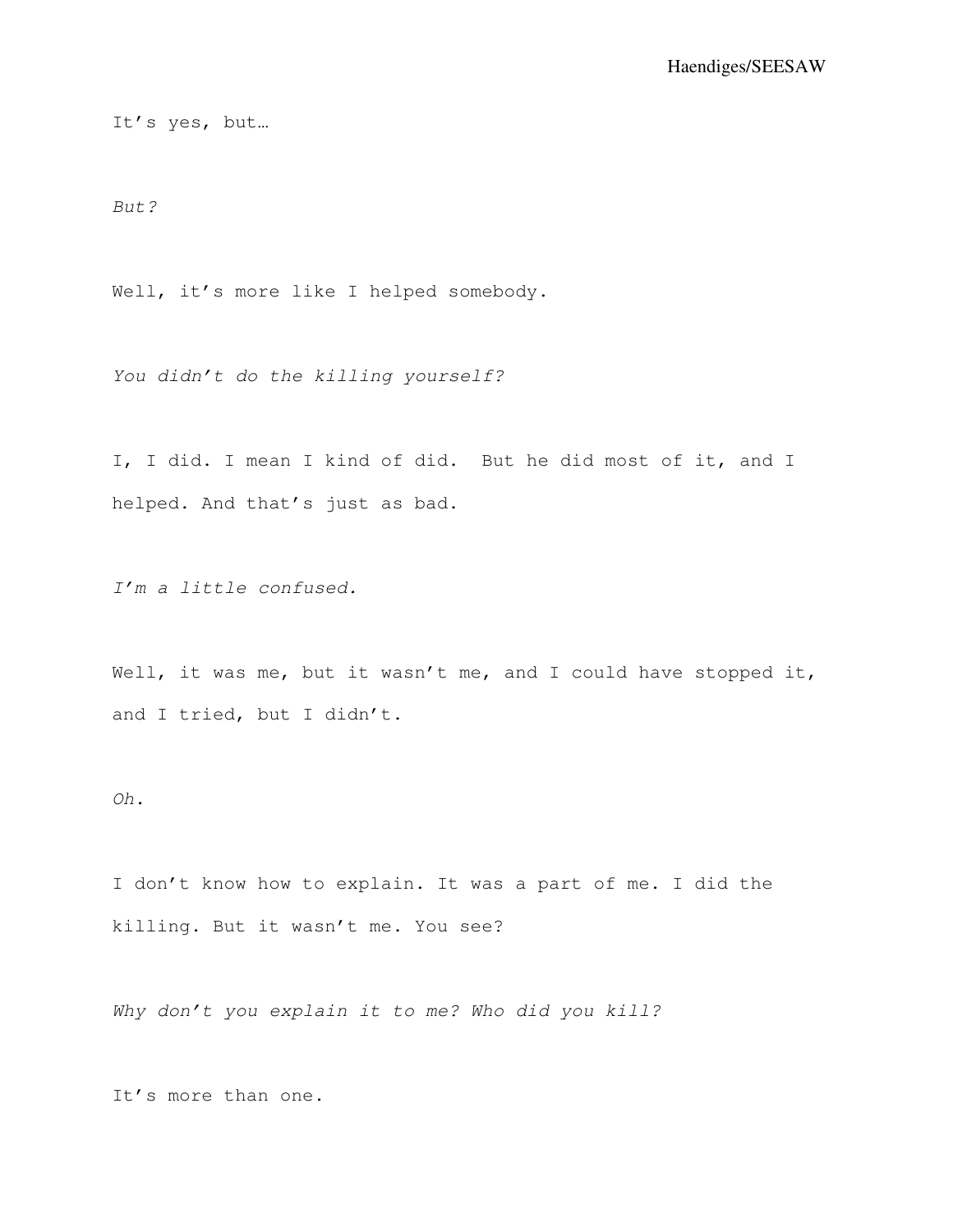Really? How many?

I'm, …I'm not sure.

That's interesting.

Yeah. Interesting.

Why don't you start by telling me about the first one you remember.

The first one?

Yes. Where was it?

At school.

GlenMorrow?

Yeah. Do you know it?

Some. I was there for a while before I had to leave.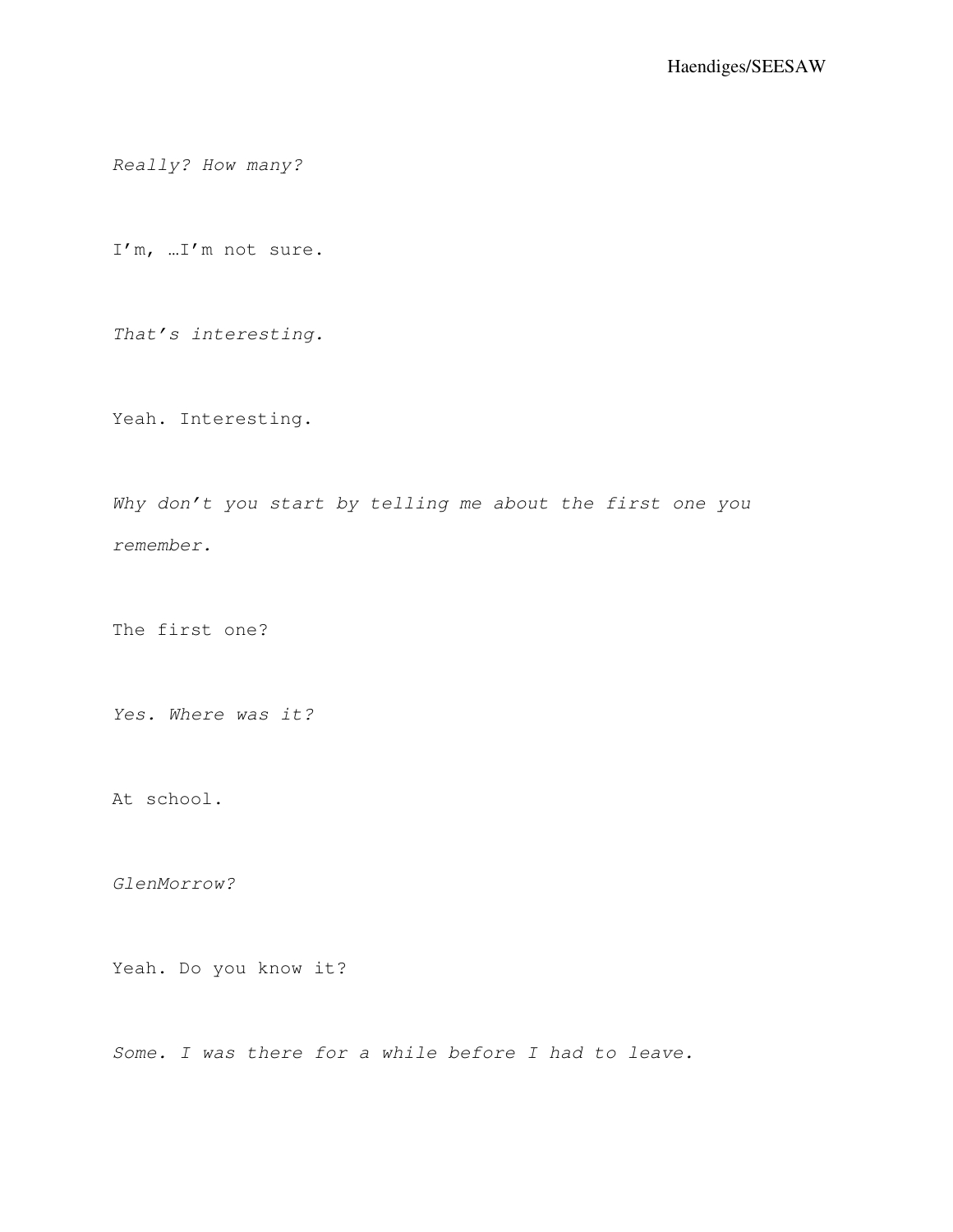No kidding.

Frisbee on the quad. Overcooked hash browns from the café. Fifty cent beers at the Goat's Head Pub.

You do know it.

I do. But it's not about me. You were about to tell me about the first one.

Oh yeah.

Hard?

It is, but I can do it. He was another student at school. A friend, at least at the beginning.

You killed your friend?

Like I said, it wasn't really me.

I'm having a hard time understanding. Maybe you can explain a little better.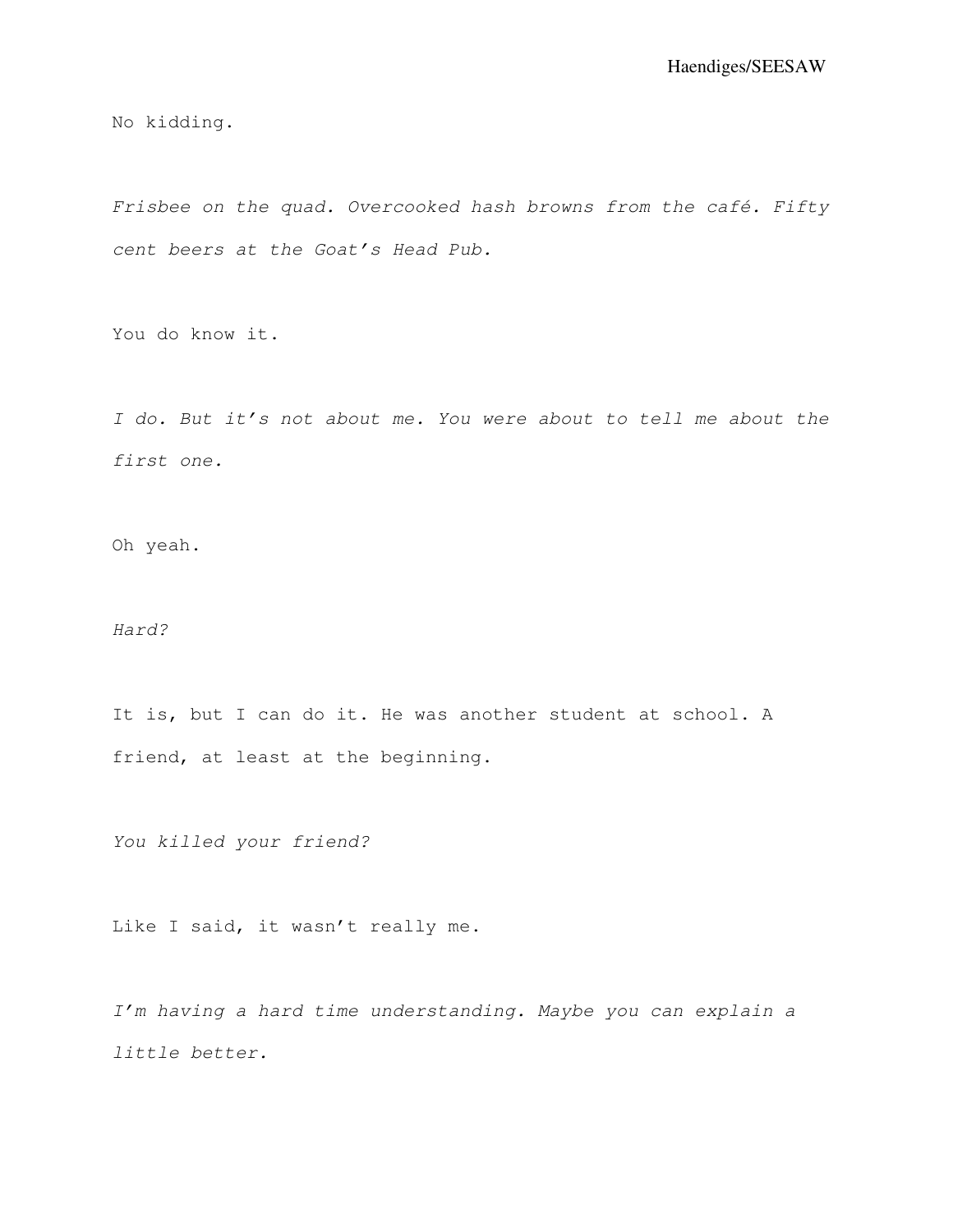Are you making fun of me again?

I'm asking for an explanation. Most killers start with their enemies, not their friends.

You're kind of sarcastic you know.

I know. But I honestly would like to hear the story.

You should be a little nicer then.

OK. Please?

OK. Where was I?

It started at school.

Yes. At school.

Who was he?

Another psych student. Charles D'Agostino. Dagger. We used to study with him.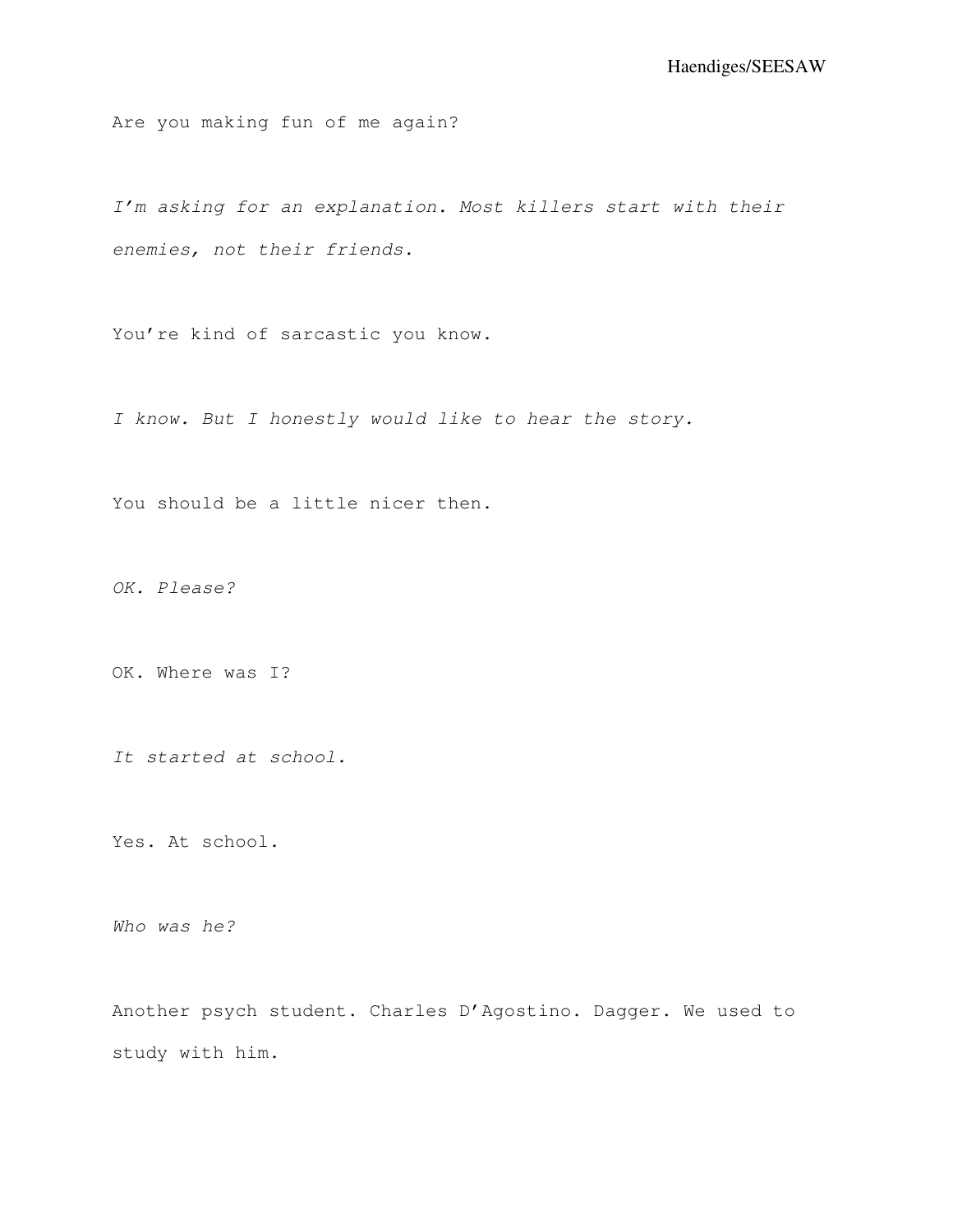We?

Me and the guy that killed him. My roommate.

Your roommate? Sounds like you were close.

You could say that. He taught me a lot.

Dagger?

No, my roommate.

Oh. OK. Go on.

He helped me study. We studied together all the time. For quizzes, exams, finals. We even did some lab work together.

And I take it something went wrong?

It went right. But too much.

Now I'm getting confused again.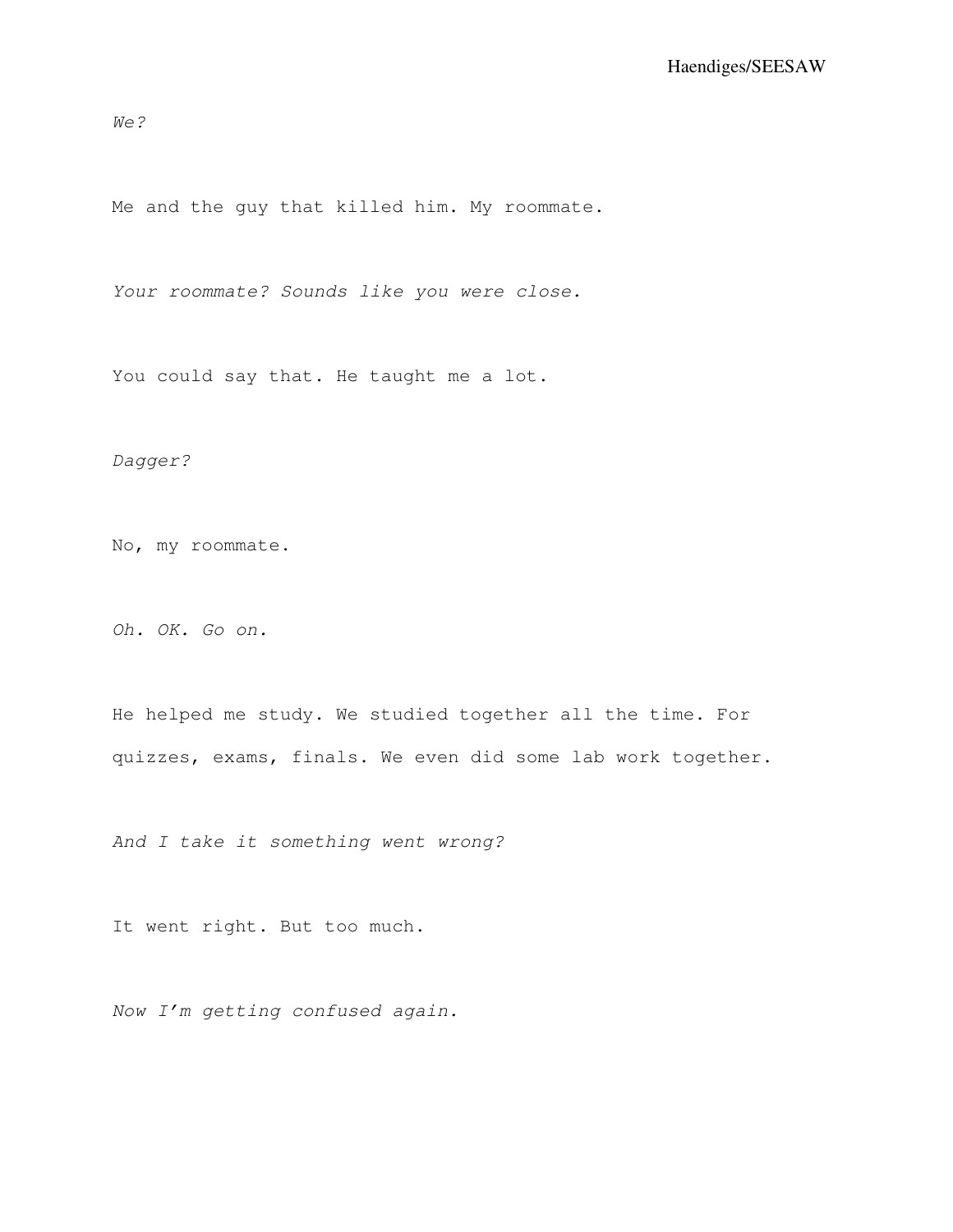We, like, worked really well together on stuff. If I forgot something from class, he'd remember it. If I couldn't figure out a lab procedure, he would. Same the other way 'round.

Sounds like you two complemented each other.

Sure, I gave him compliments all the time. He was really smart. Say, what are you laughing at?

Just grammar. Different kind of complement. I mean that you helped each other out.

Oh. Yeah. Like that. I stunk at English, but he was good at it. I mean, how important is it to be able to know some word nobody ever uses?

Well, it can be very important. Helps you decide what somebody means.

He used to say that too. But you know what? He knew books inside out. Freud and Pavlov and Skinner and Piaget. But he was lousy at reading people. Especially for somebody who wanted to be a psychologist.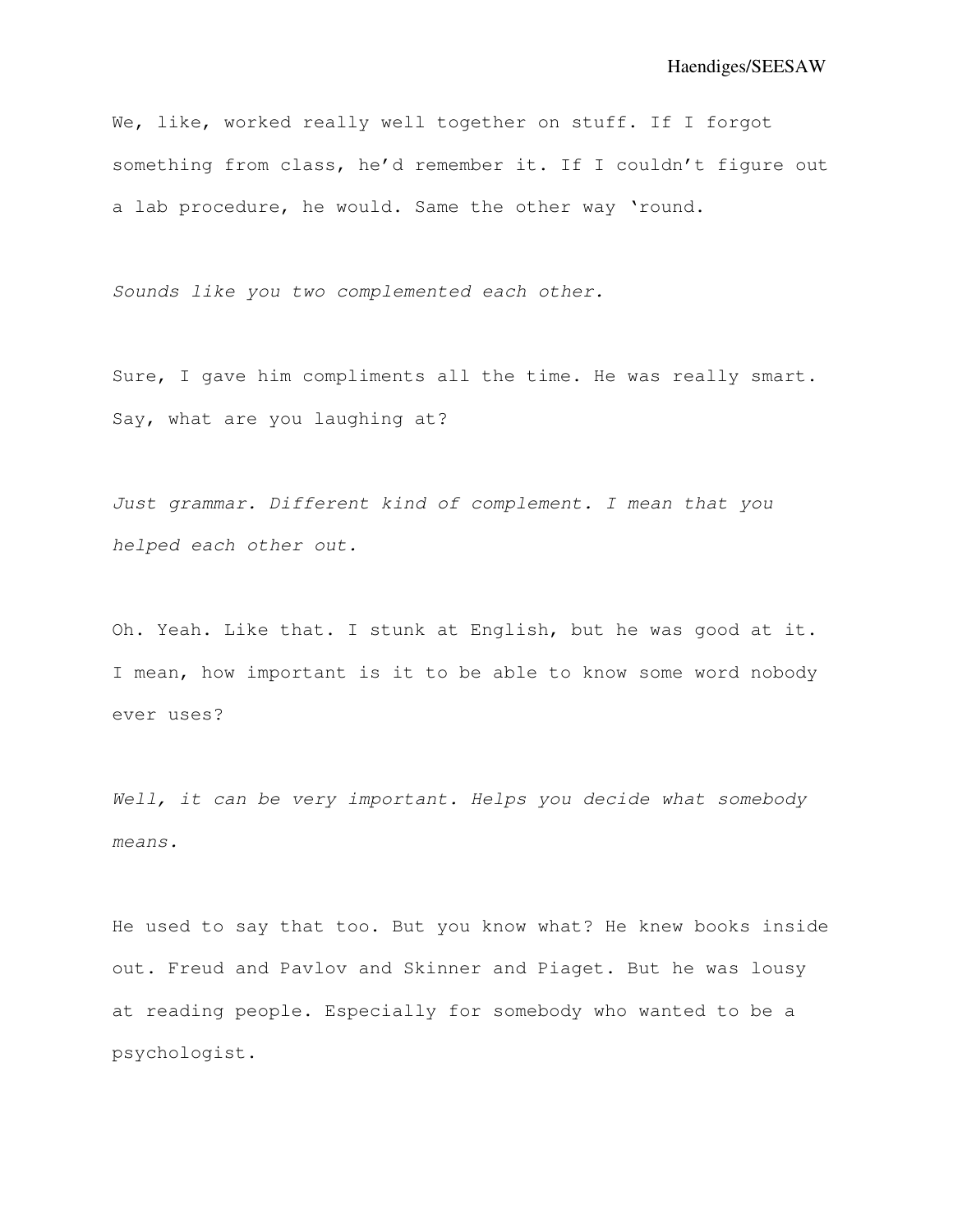Lousy?

Yeah. I mean, he could do the techniques, like repeat back what somebody says, or use one or two words to keep them talking.

Sounds pretty good.

That part was. But you should have seen him try to play Texas Hold 'Em.

Try to play. Pretty bad, huh?

Bad? Horrible is more like it.

Can't have been that bad.

Are you kidding? It took two seconds to read him, and he couldn't tell a bluff from a knock-knock joke.

Not at all?

Nah. It frustrated me so much I wouldn't play with him.

Sounds like you're angrier with him than Charles.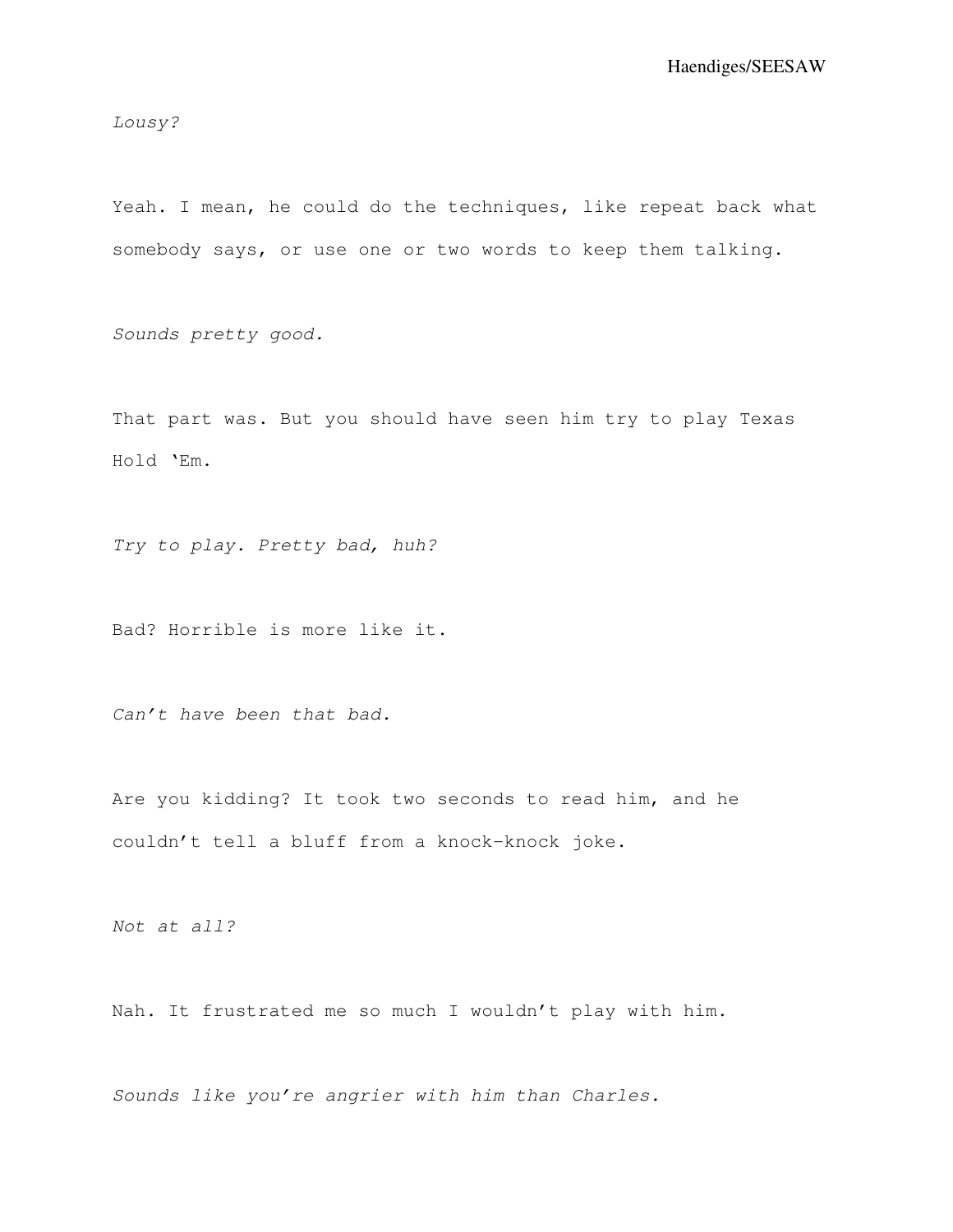I am. And I wasn't angry with Charles.

The guy you killed?

You're getting sarcastic again.

A little.

A lot.

OK. I'll try to watch it. What happened with Charles?

Well, Dagger hosted this game every Friday night.

Hold 'Em?

Yeah. And my roomie wasn't supposed to be there.

Because you didn't want to be there at the same time?

Right, but he showed up.

And?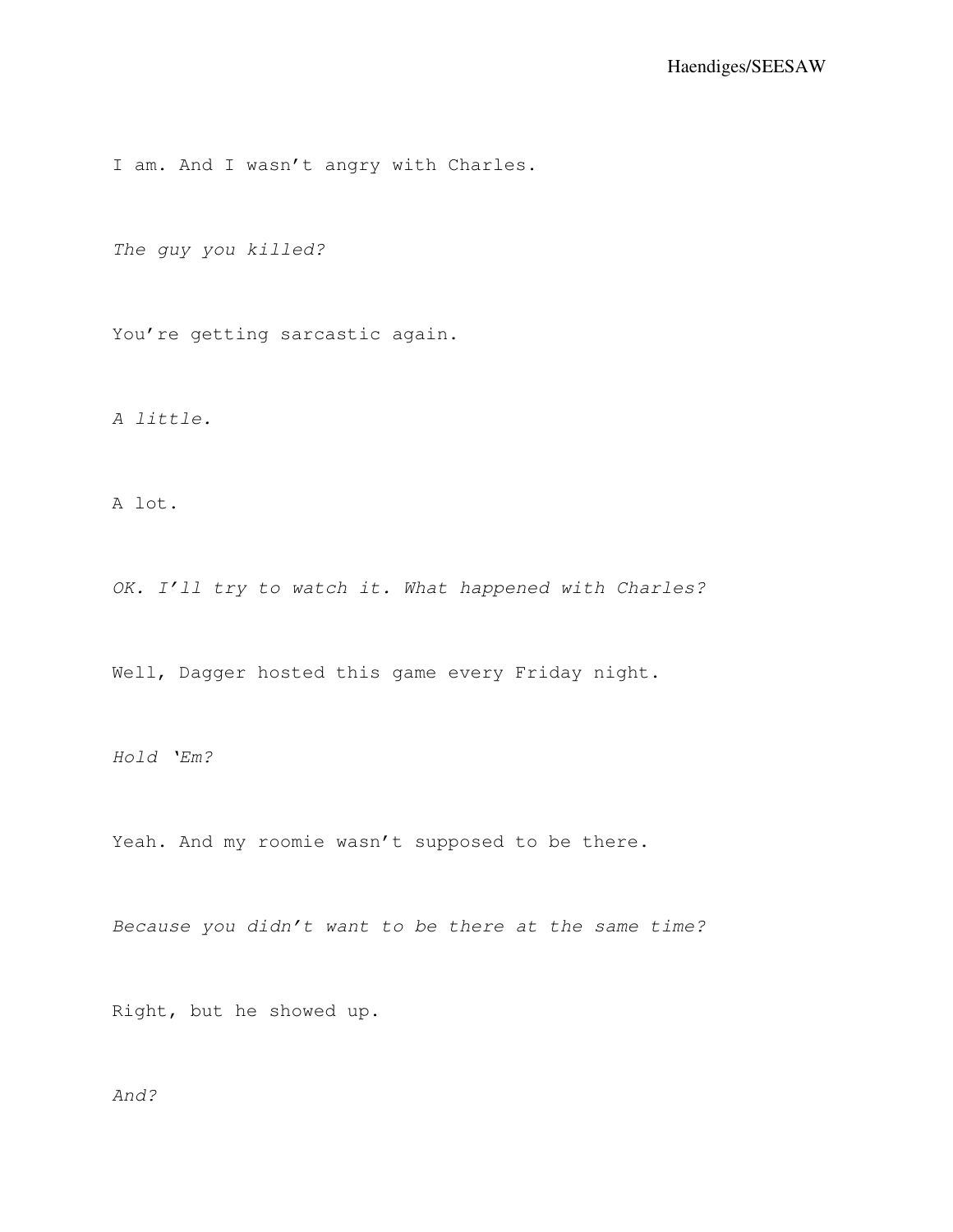Charles kicked his butt. Nothing big at first, just lots of small hands. But every time he won, he'd make fun, in a Yoda voice?

What?

You know, Yoda. "Your face like a book I am reading. What is in your head I am seeing. Low cards you have. Scared of me you are."

And that sent your roommate over the edge?

Got under his skin all night, a little bit at a time. Plus, every time Dagger talked, the other guys laughed like it was the best joke they ever heard.

Must have really bothered your roommate.

He got redder and redder. Madder and madder. Couldn't hide anything after that. And the madder he got, the more he lost, and the more they laughed.

## Ouch.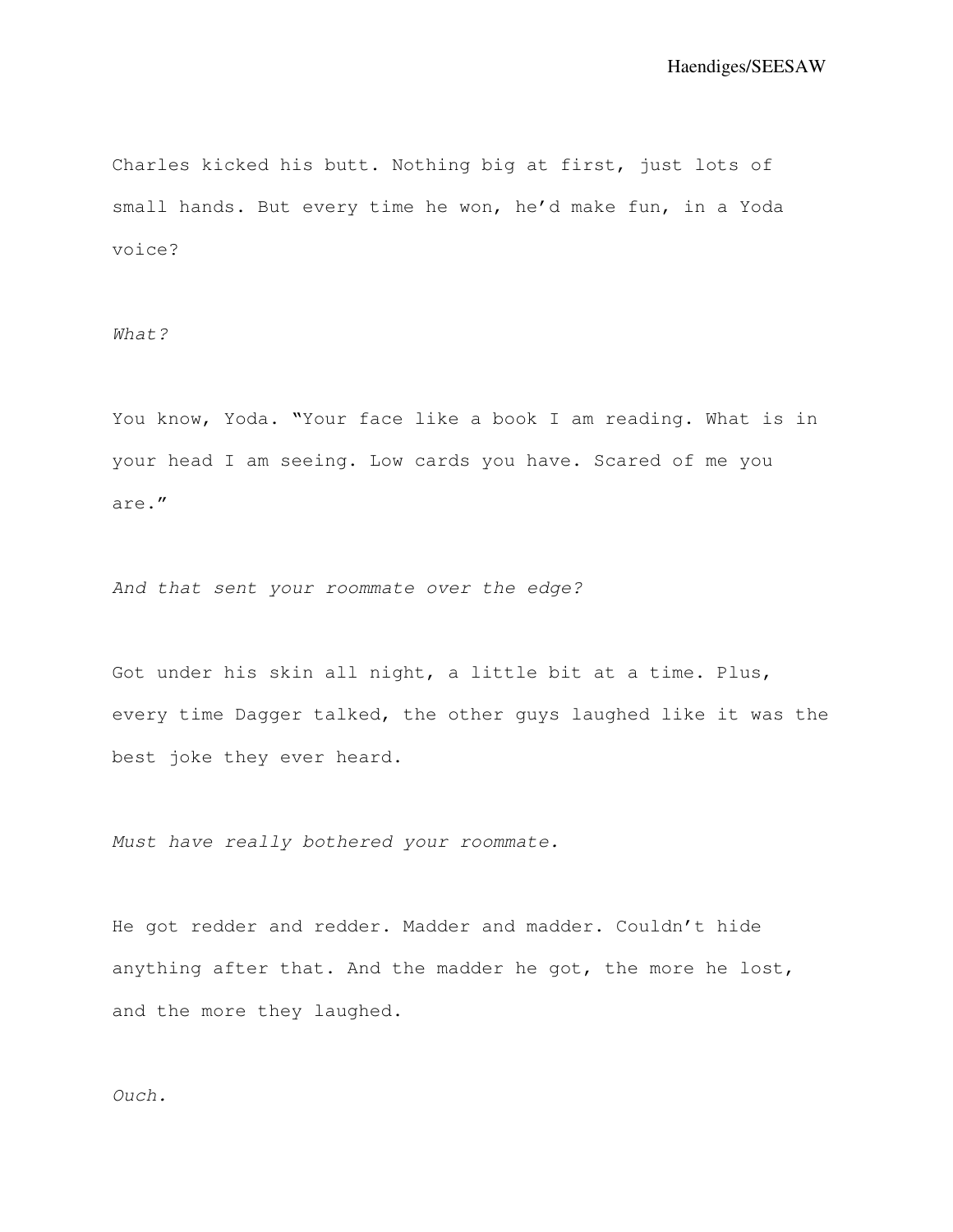Finally, Dags took him for one last massive pot.

Let me guess. Yoda got out of control.

For everything he had he took him.

You're kind of sarcastic too.

A little.

A lot.

Yeah. But not like Charles.

I'll bite. What did he say?

Loser you are. Broke loser with no money. Use the door, Luke.

Your roommate's name was Luke?

No. That was just Charles' way of picking on him.

He had it in for your roommate?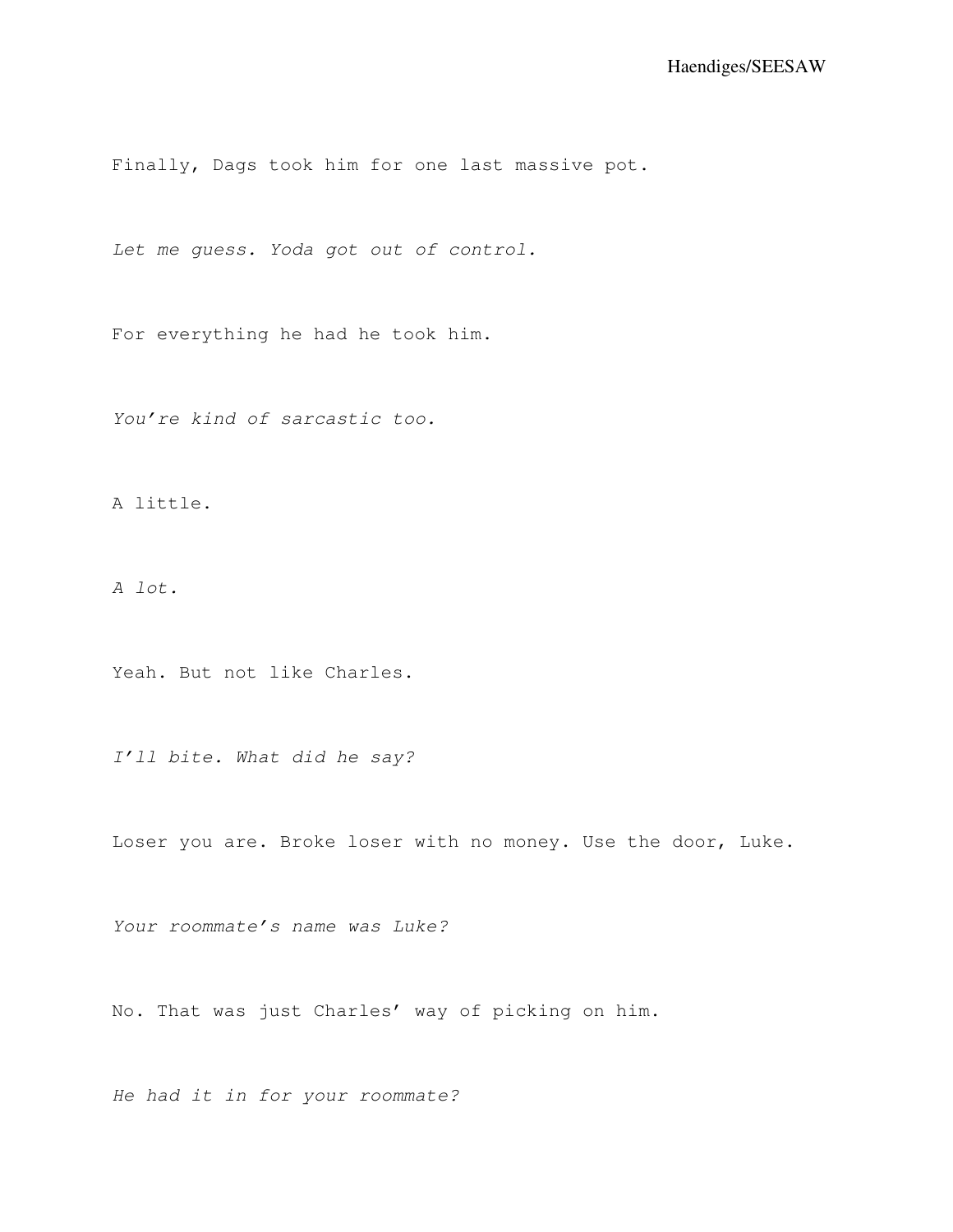No. He just talked that way with everybody.

Hmmm. How'd your roommate react?

Stood there for a second staring. Never said a word. Got up and walked out, and I went with him.

Doesn't sound very threatening.

It wasn't right there and then. But when we got back to the room he started asking me questions.

Like what?

Like how to talk with people without giving everything away. Said he wanted to be able to talk with Charles without him knowing he was bluffing.

And you helped?

Like I said, we helped each other all the time.

So how'd you help him?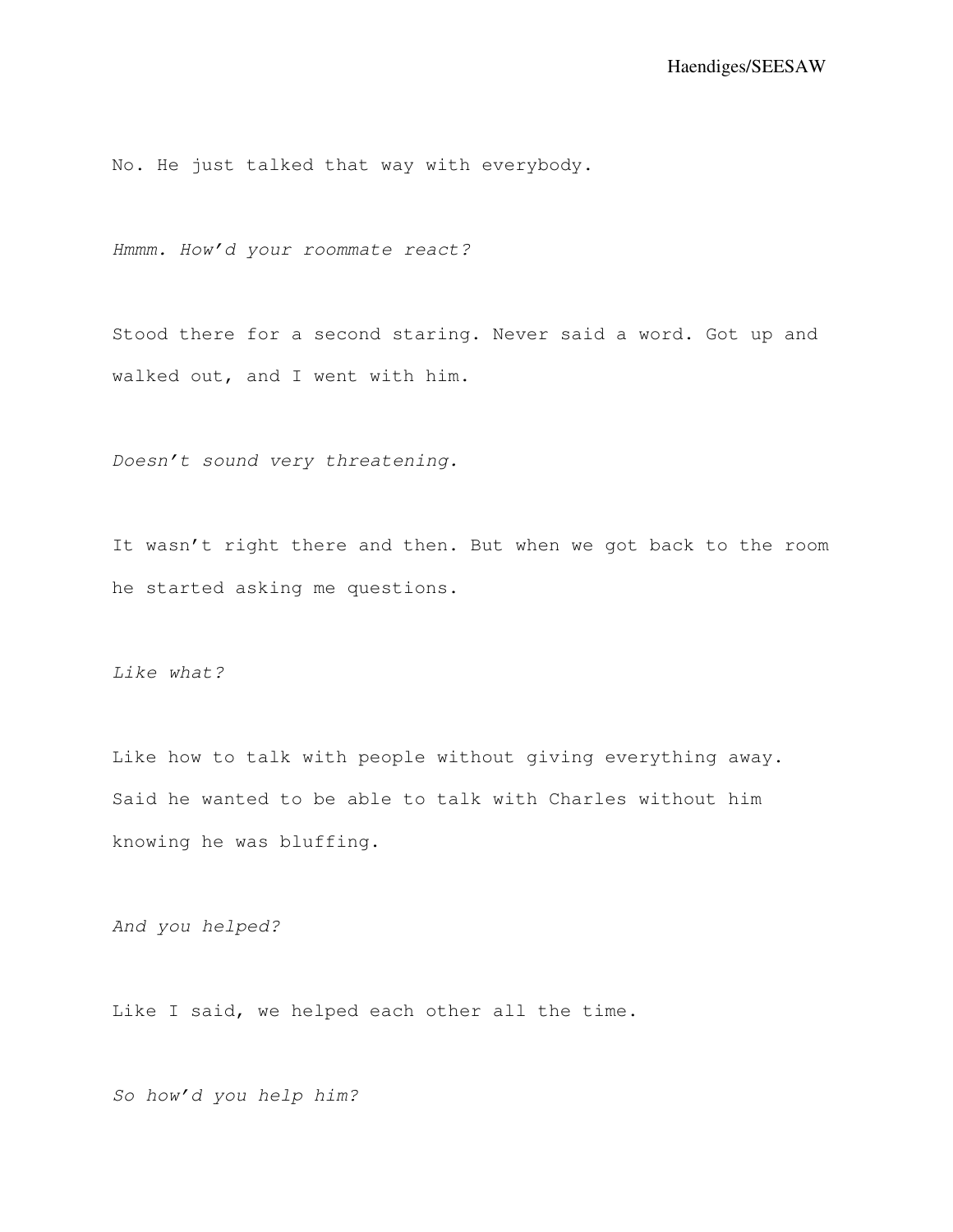Taught him not to answer any questions. Just give one word responses or say "Hmmm" or ask the other person questions or make a short statement. That way the other guy never knew what he was thinking.

And he used that?

Yeah. When he pulled the gun on Charles?

A gun? Sounds serious.

I showed up one Friday night for a game, and he was there again.

With Charles?

Charles and all the other guys too. At least at the beginning.

The others left?

They did. My roommate used what I taught him and held in there pretty good. The others all left one at a time and in the end it was just me, my roomie, and Dagger.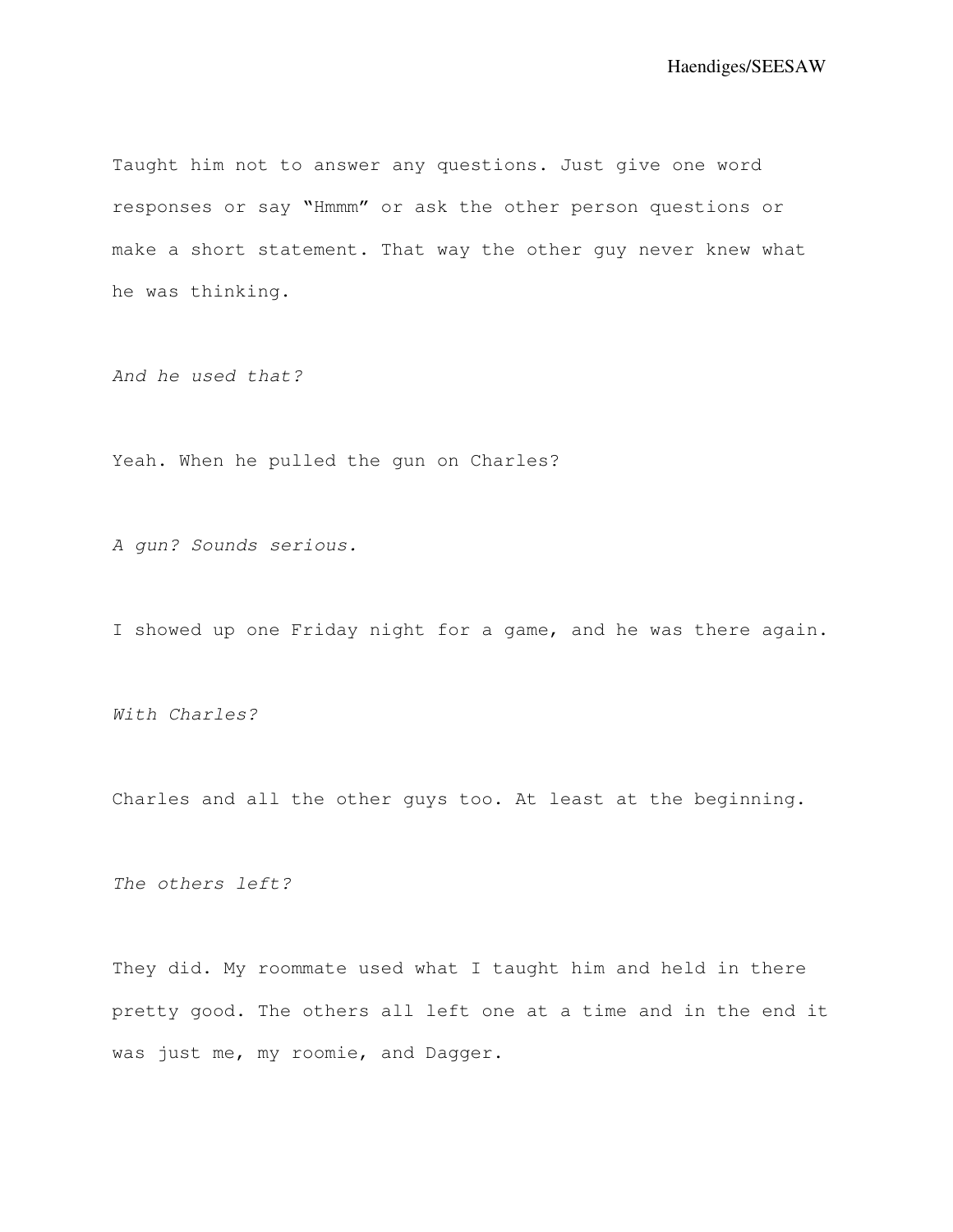And your roommate pulled the gun and shot Charles?

Well, not just like that. He made a bet.

A bet?

Told Charles he had a special game for him. Said "Let's see if I'm any better at bluffing."

High stakes?

The highest. They played for one hand. If Dagger won, then my roomie said he'd kill himself. If Dagger lost, then he'd shoot Dagger.

Why didn't Charles back out?

Because if he did then he'd have gotten shot anyway.

Oh. I guess Charles lost.

No. He won!

He won?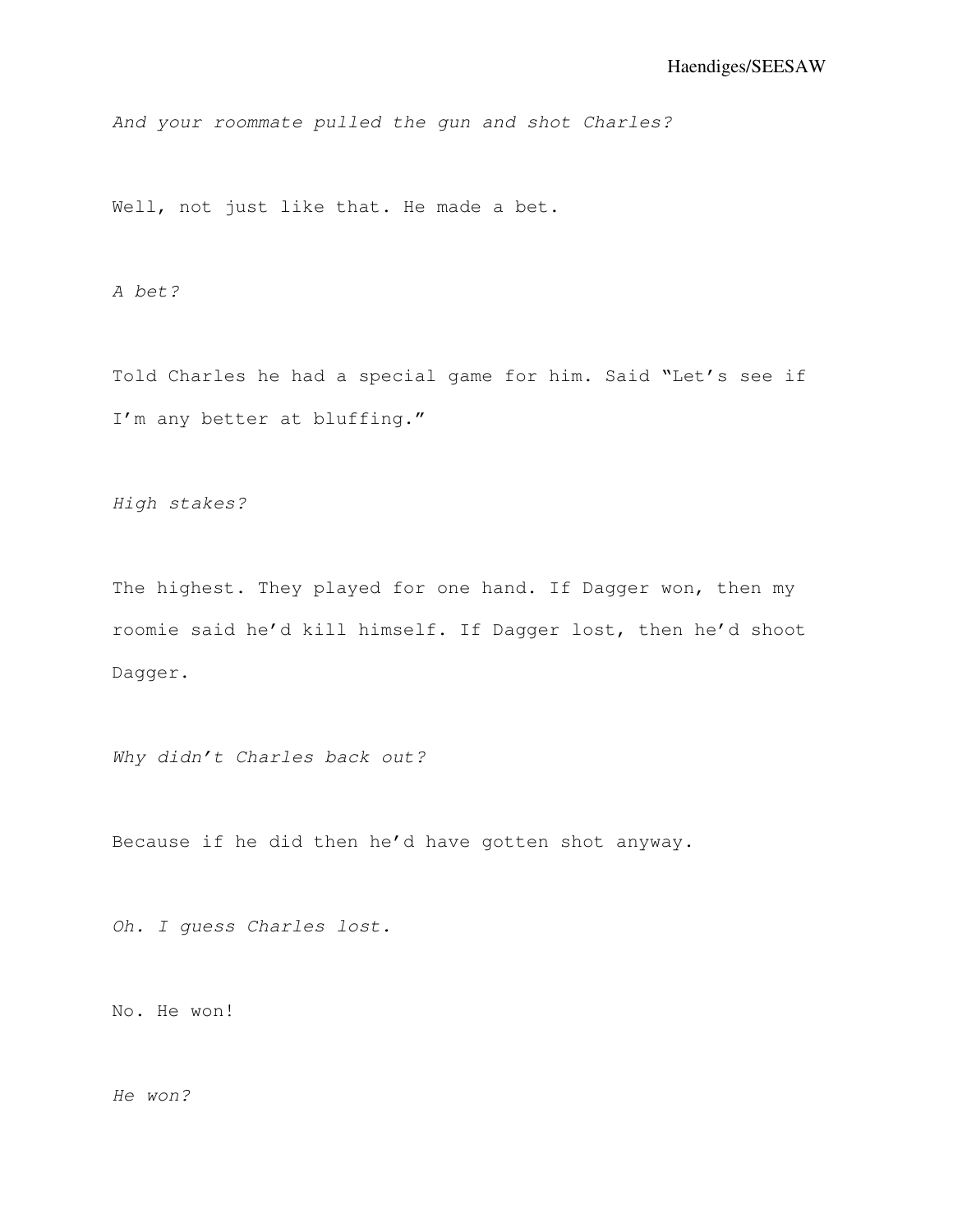Then my roommate said "Just bluffing Charles" and shot him anyway.

Oh.

I told him he had to turn himself in. We argued for hours.

And did he?

No. He disappeared.

Did you ever find him again?

Well I found out what he did. Went back and killed every other guy that was at the original game laughing at him.

That's why you said more than one.

Yeah. And a few other people have been killed around town and I think it might be him too.

So that's why you don't know how many.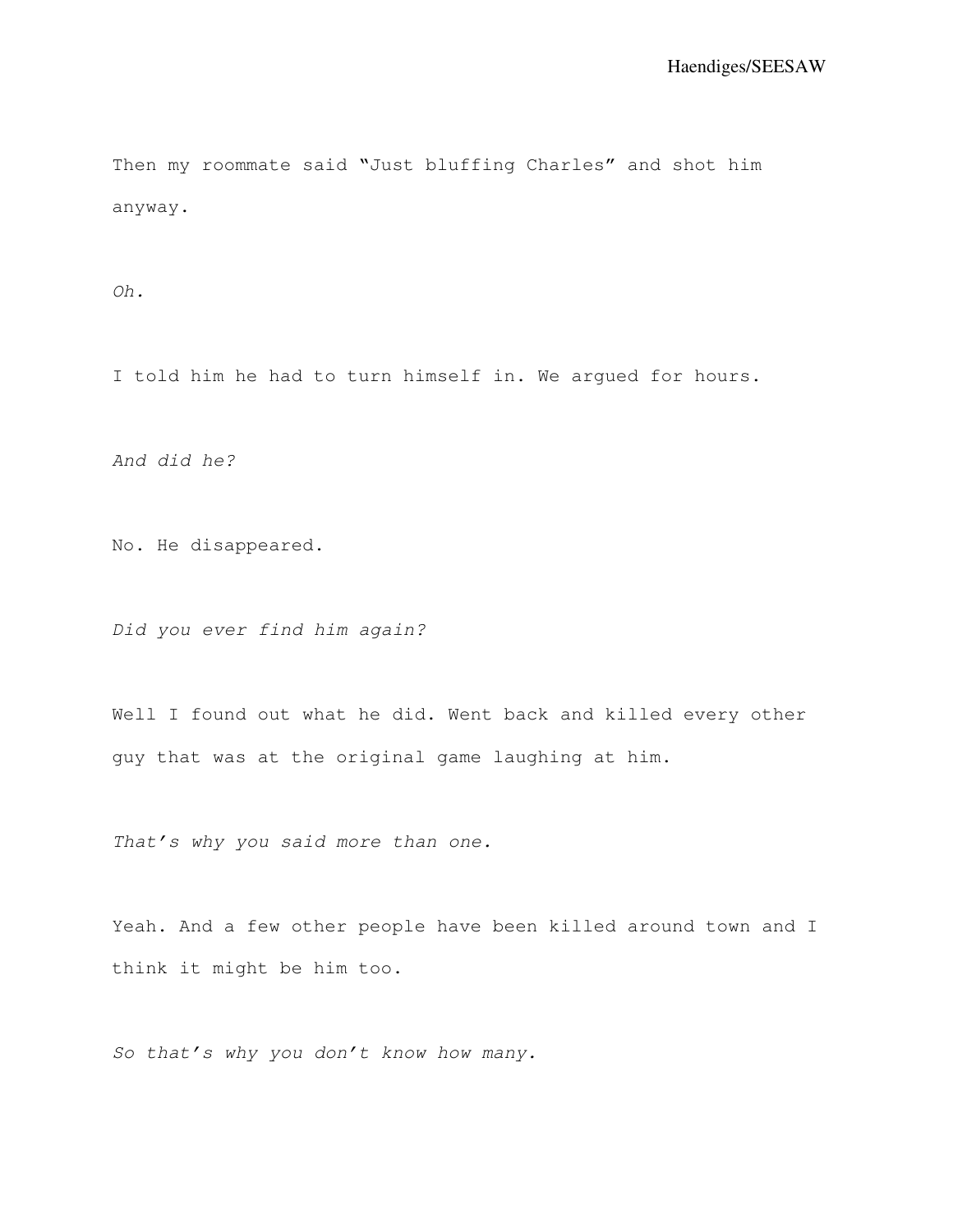Yeah.

And he's still at large?

Well, I finally figured out a way to find him.

You did?

I told you we used to help each other.

You did.

So how do you think I used that to find him?

I don't know.

Don't you?

Well, you talked about working together on a lot of things, and complementing each other.

Yep. When I needed help, he'd come.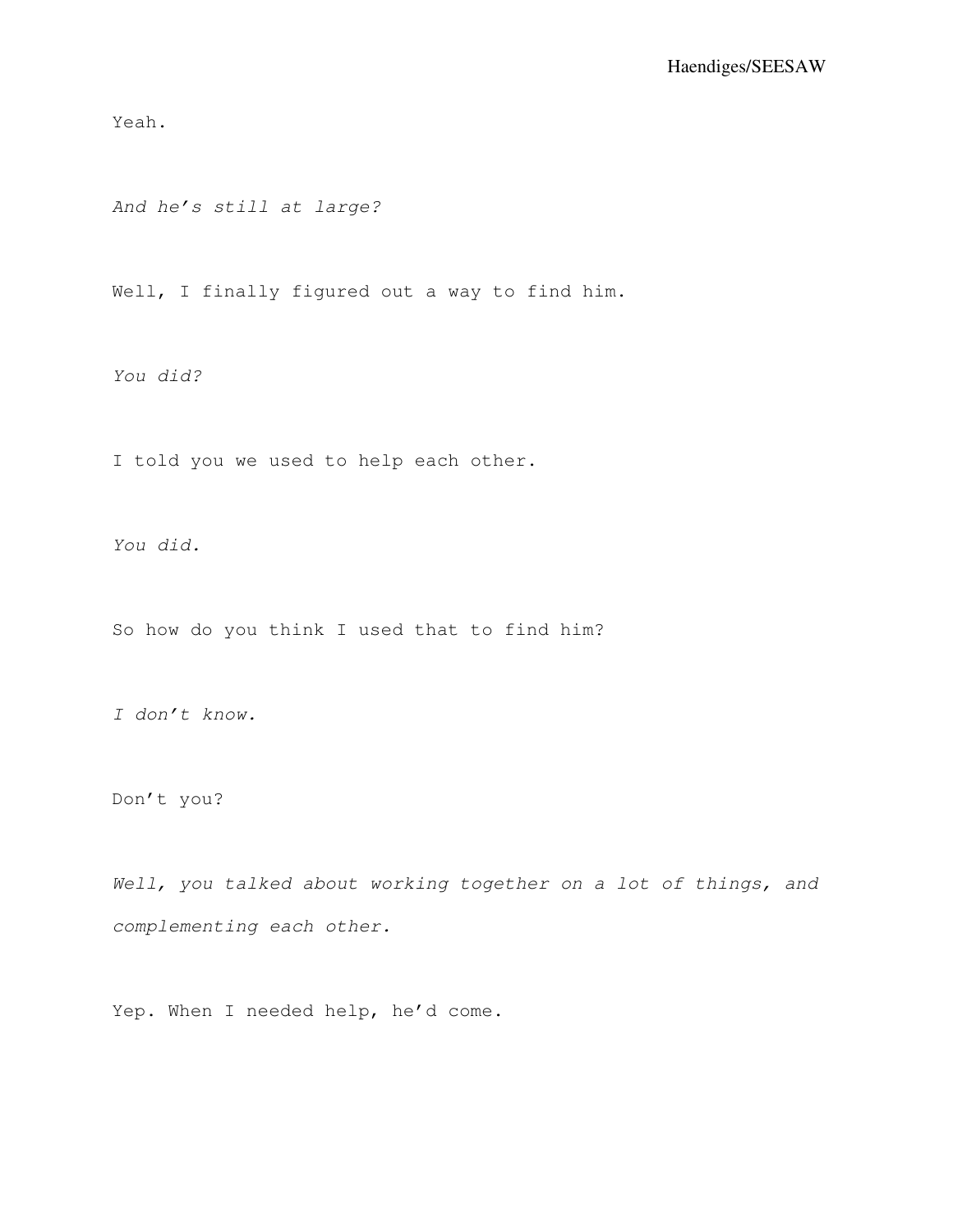So you asked him for help. What kind of help could have gotten him out of hiding?

Would have to be pretty big.

Would have to be. Couldn't be help with homework, or a job.

Bigger.

Major test? No not big enough. Maybe you getting in trouble with police yourself?

Nope. Bigger.

Well, the only thing bigger than that would be life and death. Somebody close to you must have been dying.

Close.

Close? What's close to someone near you dying?

Don't you see it?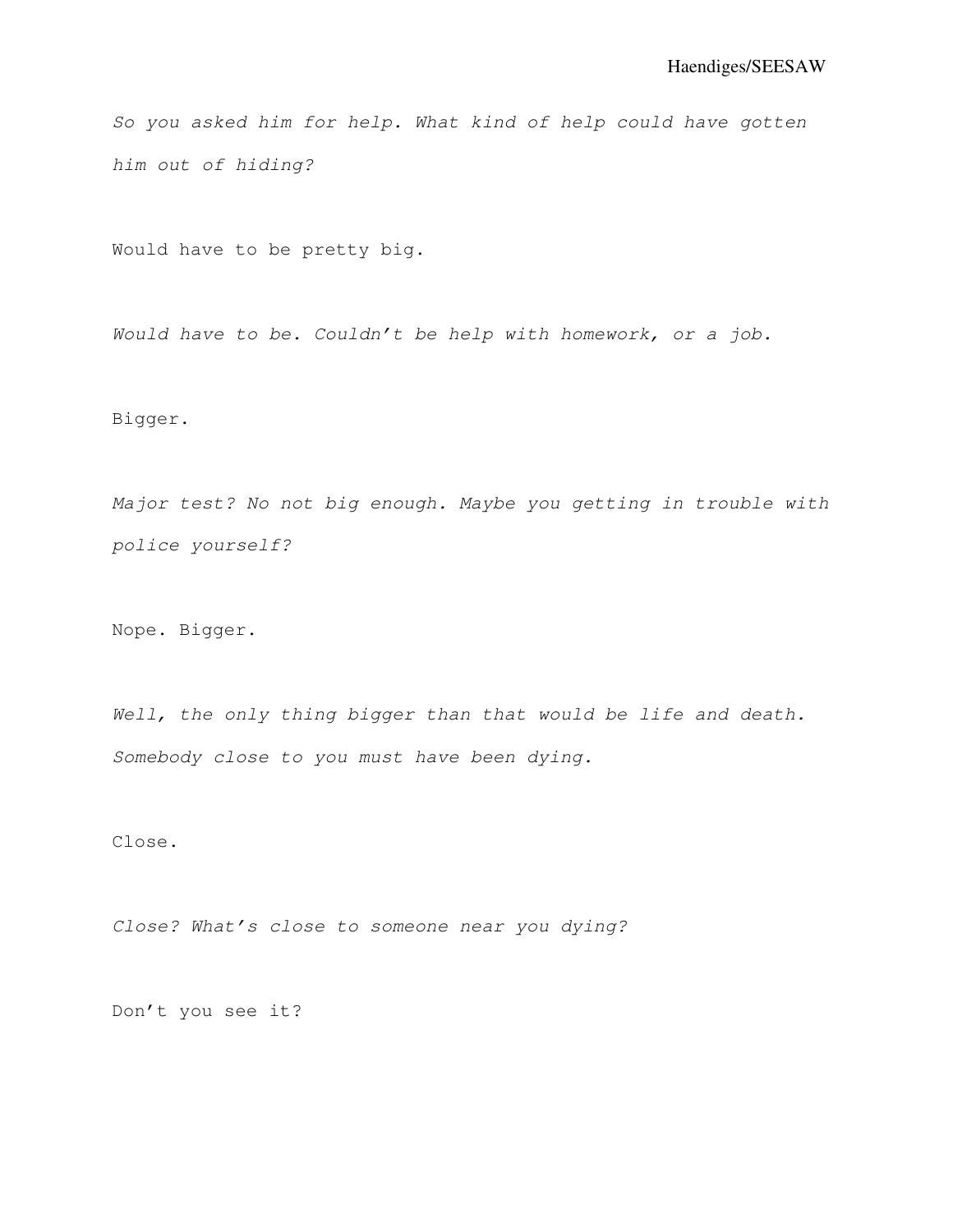Well, let's think through it. You don't have any brothers or sisters, or mom or dad left. Who's closer to you than that?

You know a lot about me.

I do. I guess roommates know each other well.

We do.

And the closest person to you other than a relative is me?

Well, yes. And no.

Yes, and no?

It's me.

You're about to die?

I am. I'm about to jump. And when I do, I'm taking you with me.

How can you do that? I'm way over here.

Are you?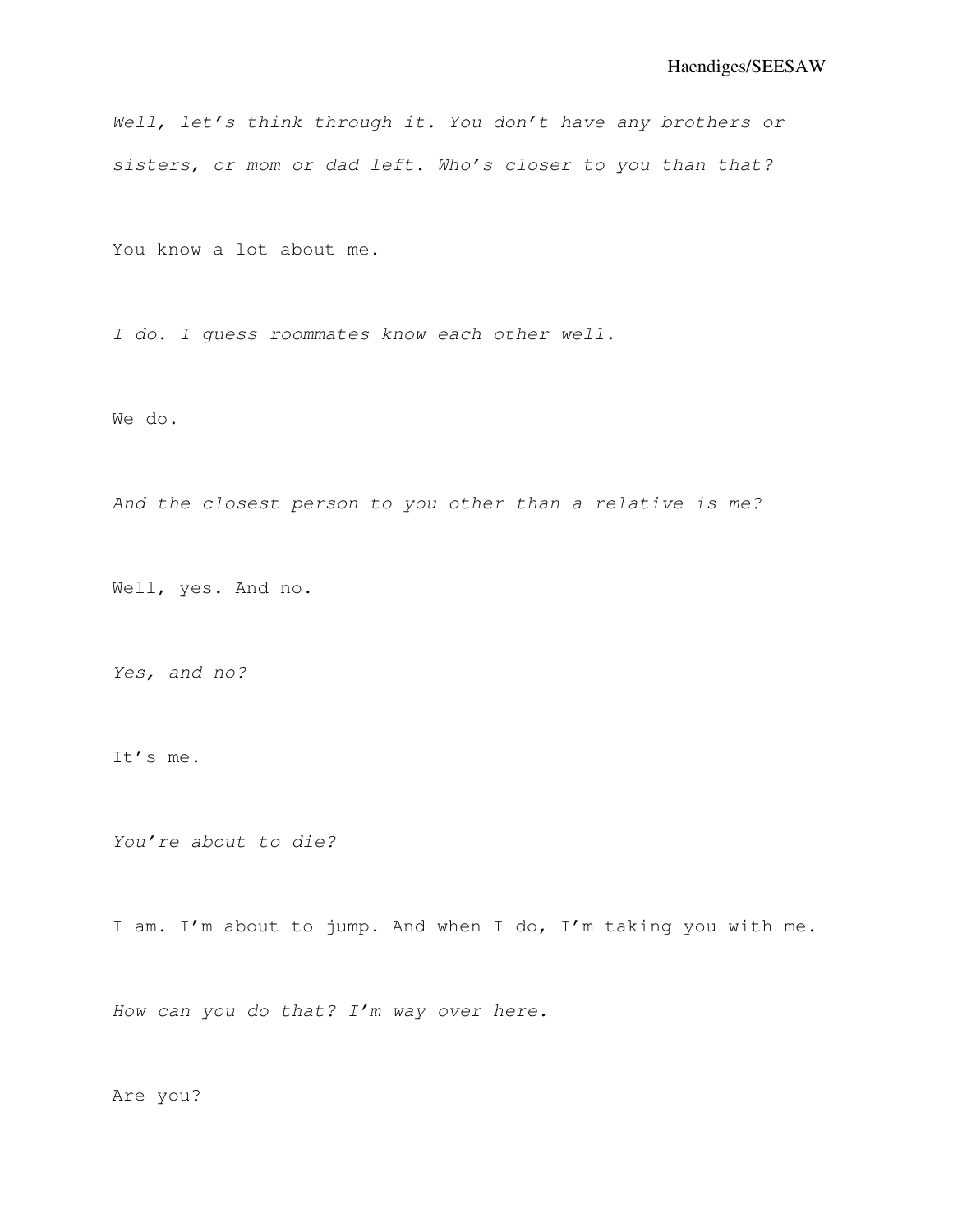I thought I was. How could I not be? Not unless you and I are...

The same person?

The same person.

Yup. You killed all those people, and I'm not going to let you do it any more.

No, wait! You can't jump.

But I can. And here I go!

## **Hey. How you doing down there?**

Good doc, the couch is comfortable.

## **That's a long story you told.**

It is. Do you think he's really gone for good?